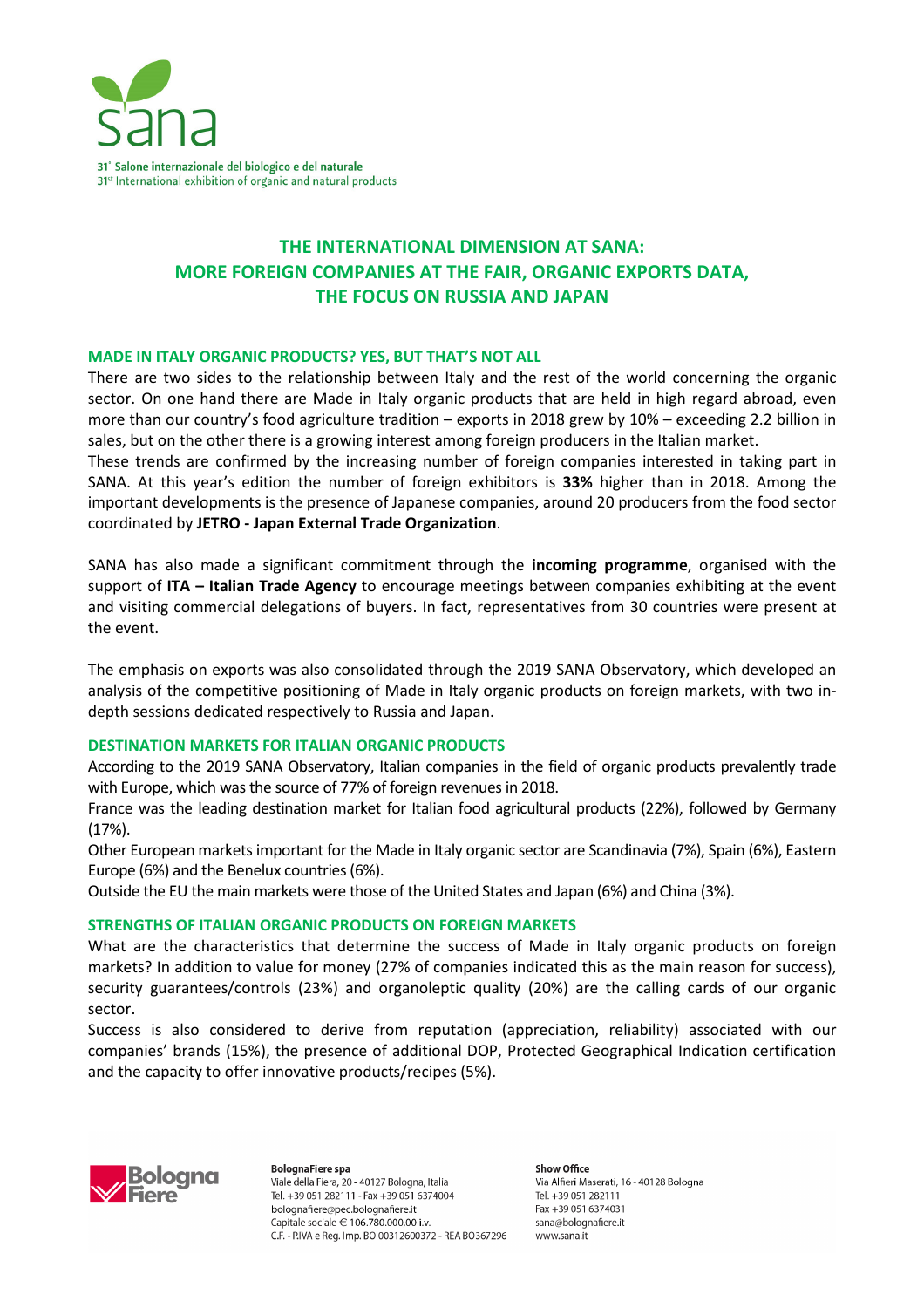

#### **THE OBSTACLES FOR MADE IN ITALY ORGANIC PRODUCTS ON FOREIGN MARKETS**

For Italian companies, the aspects that represent the major obstacles to sales of their organic products abroad are the local regulations/bureaucracy (perceived as an obstacle by 46% of businesses) and customs, tariffs, and logistical impediments (37%), while aspects that cause less concern are the characteristics closely linked to the products, the capacity to collect debts abroad and the corporate capacity of the offer. For companies that do not export, the main obstacle is represented by the logistics costs (according to 56% of non exporters).

### **RUSSIA AND JAPAN: FACTORS FOR SUCCESS AND AREAS FOR IMPROVEMENT**

The focus of the 2019 Observatory on the Japanese and Russian markets: both have huge potential for growth and represent an interesting challenge for the Italian organic sector

The data for land under cultivation and the number of professional operators in Russia shows in 2017 a huge leap forward of 108% in the area of land cultivated with organic agriculture (from 315 thousand hectares to 657 hectares) and +166% in the number of operators in the sector (from 112 to 186).

The organic market in Japan is bigger, with a volume of 1.4 billion euros (1.5% of the global organic market). Annual consumption per capita (11 euros) demonstrates significant growth potential. According to the Yano research institute, 55% of the country's food retail points offer some organic products. The area of land involved in organic agriculture in Japan is extremely limited (less than 10 thousand hectares, 0.02% of total agricultural land, but increased by 10% between 2010 and 2016.

According to the results of the Nomisma survey, there is therefore substantial potential for improvement for Italian companies in the organic sector.

Among the main obstacles identified for sales of organic products in Russia were: customs/tariffs/logistical barriers (49%), regulatory or bureaucratic issues (45%) and the costs of promoting products (30%). Concerning Japan, the logistical costs were considered the main obstacle to exports according to 45% of businesses, followed again by costs for promoting the product (44%) and customs/tariffs/ logistical barriers (34%).

On the other hand, the strengths that were identified included: for 79% and 61% of Italian businesses respectively, the main factor was the established success of Italian organic products in Russia and Japan and, independently from this, the high esteem for Made in Italy products. This was followed by the growing attention among consumers for organic and health-oriented products (40% indicated this as a factor for success in Russia and 60% for Japan) as well as the perception of organic as a synonym for quality (40% and 51%) and environmental security (35% and 51%),

## **For further information** Press Office SANA Absolut eventi & comunicazione Mariagrazia Lioce - Sara Telaro

**BolognaFiere spa** Viale della Fiera, 20 - 40127 Bologna, Italia Tel. +39 051 282111 - Fax +39 051 6374004 bolognafiere@pec.bolognafiere.it Capitale sociale € 106.780.000.00 i.v. C.F. - P.IVA e Reg. Imp. BO 00312600372 - REA BO367296

Communication and External Relations Manager Isabella Bonvicini Isabella.bonvicini@bolognafiere.it tel. +39 051 282920 / +39 335 7995370

> Show Office Via Alfieri Maserati, 16 - 40128 Bologna Tel. +39 051 282111 Fax +39 051 6374031 sana@bolognafiere.it www.sana.it